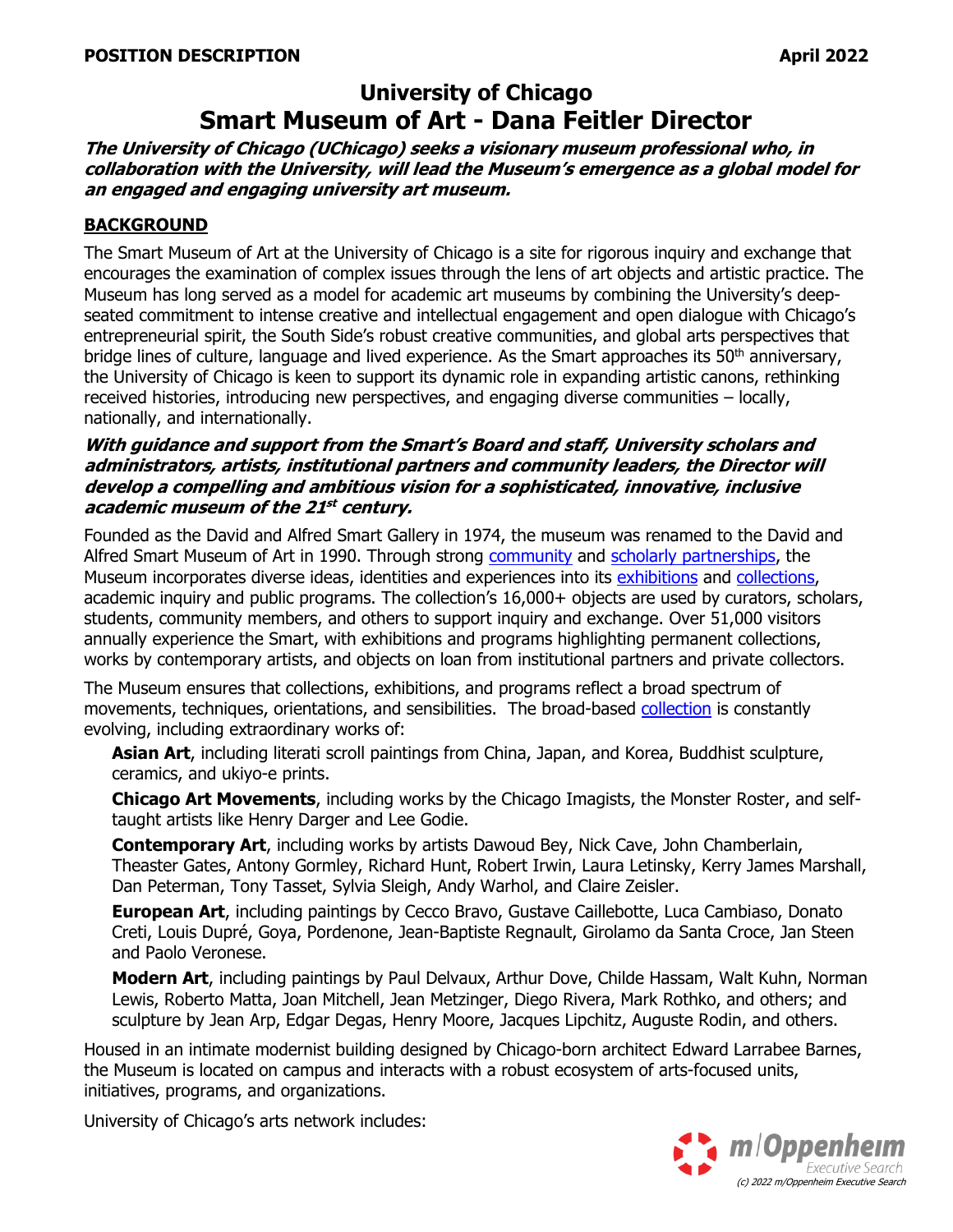**The Smart Museum's own [Feitler Center for Academic Inquiry](https://smartmuseum.uchicago.edu/feitler-center-for-academic-inquiry/)** which advances teaching and learning across the University's departments and disciplines through intense engagements with the Museum's collections; a renowned [Department of](https://arthistory.uchicago.edu/) Art History and one of the country's best studio programs in the [Department of Visual Arts.](https://dova.uchicago.edu/)

**Arts Research Centers and Institutes** that include the [Film Studies Center,](https://filmstudiescenter.uchicago.edu/) [Neubauer Collegium](https://www.neubauercollegiumgallery.com/)  [Gallery,](https://www.neubauercollegiumgallery.com/) the [Reva and David Logan Center for the Arts](https://arts.uchicago.edu/explore/reva-and-david-logan-center-arts) (including its exhibitions program), and the [Richard and Mary L. Gray Center for Arts and Inquiry.](https://graycenter.uchicago.edu/)

**University-wide Arts Initiatives and Organizations** that include [Arts + Public Life](https://artsandpubliclife.org/) and professional arts organizations and presenters that include the [Court Theatre,](https://www.courttheatre.org/) the [Renaissance](https://renaissancesociety.org/)  [Society,](https://renaissancesociety.org/) and [University of Chicago Presents.](https://chicagopresents.uchicago.edu/)

**Collections** that complement the Smart's, including the world-renowned holdings of the [Oriental](https://oi.uchicago.edu/museum-exhibits)  [Institute Museum,](https://oi.uchicago.edu/museum-exhibits) the [Hanna Holborn Gray Special Collections Research Center,](https://www.lib.uchicago.edu/scrc/) the [Booth School](http://art.chicagobooth.edu/index.php?q=artists)  [of Business Contemporary Art Collection,](http://art.chicagobooth.edu/index.php?q=artists) and the display of prominent [private collections](https://davidrubensteinforum.uchicago.edu/artatthedavidrubensteinforum/) through the Rubenstein Forum.

The University promotes an extraordinarily rich and concentrated environment for cross-collaboration, organizational cooperation, and innovative interdisciplinary arts programming. Beyond its role within the University, Chicago and the United States, the Smart Museum engages and influences art and its exhibition internationally through the University's global centers in Beijing, Delhi, Hong Kong, London, and Paris.

## **BY THE NUMBERS**

The Smart Museum employs 23 full-time [staff](https://smartmuseum.uchicago.edu/about/staff/) and over 50 part-time employees, with management support provided by UChicago Arts and the Office of the Provost. That support encompasses development, marketing & communications, facilities maintenance & operations, financial services, and human resources. The endowment is approximately \$26 million, of which about 30 percent is restricted in support of acquisitions. Annual giving (excluding gifts in kind and of art) averages \$1.25 million including support from foundations and individuals.

The Director reports to the Provost's Office. The Museum benefits from the advice and advocacy of a 27-member [Board of Governors](https://smartmuseum.uchicago.edu/about/board/) in addition to the Feitler Center Advisory Committee. The Board consists of local, national, and international arts patrons who support and advance the museum's mission through a series of committees and quarterly meetings. The Museum is accredited by the American Alliance of Museums; its director is a longstanding member of the Association of Art Museum Directors.

The University of Chicago was founded in 1890 by John D. Rockefeller and is one of the world's leading universities widely celebrated for its research impact, faculty, students, graduate programs, record of philanthropic support, and endowment growth.

UChicago is home to over 3,100 faculty and academic personnel and more than 18,000 students. Faculty are organized in four divisions (Biological Sciences, Humanities, Physical Sciences, Social Sciences), eight professional schools (Booth School of Business, Divinity School, Graham School of Continuing Liberal and Professional Studies, Law School, Pritzker School of Medicine, Pritzker School of Molecular Engineering, Harris School of Public Policy, and Crown Family School of Social Work, Policy, and Practice) and the College. In addition to the academic units, the University boasts a medical center; a charter school with three campuses; an N-12 private school; a professional theater; two museums; six galleries; and the nation's largest academic press.

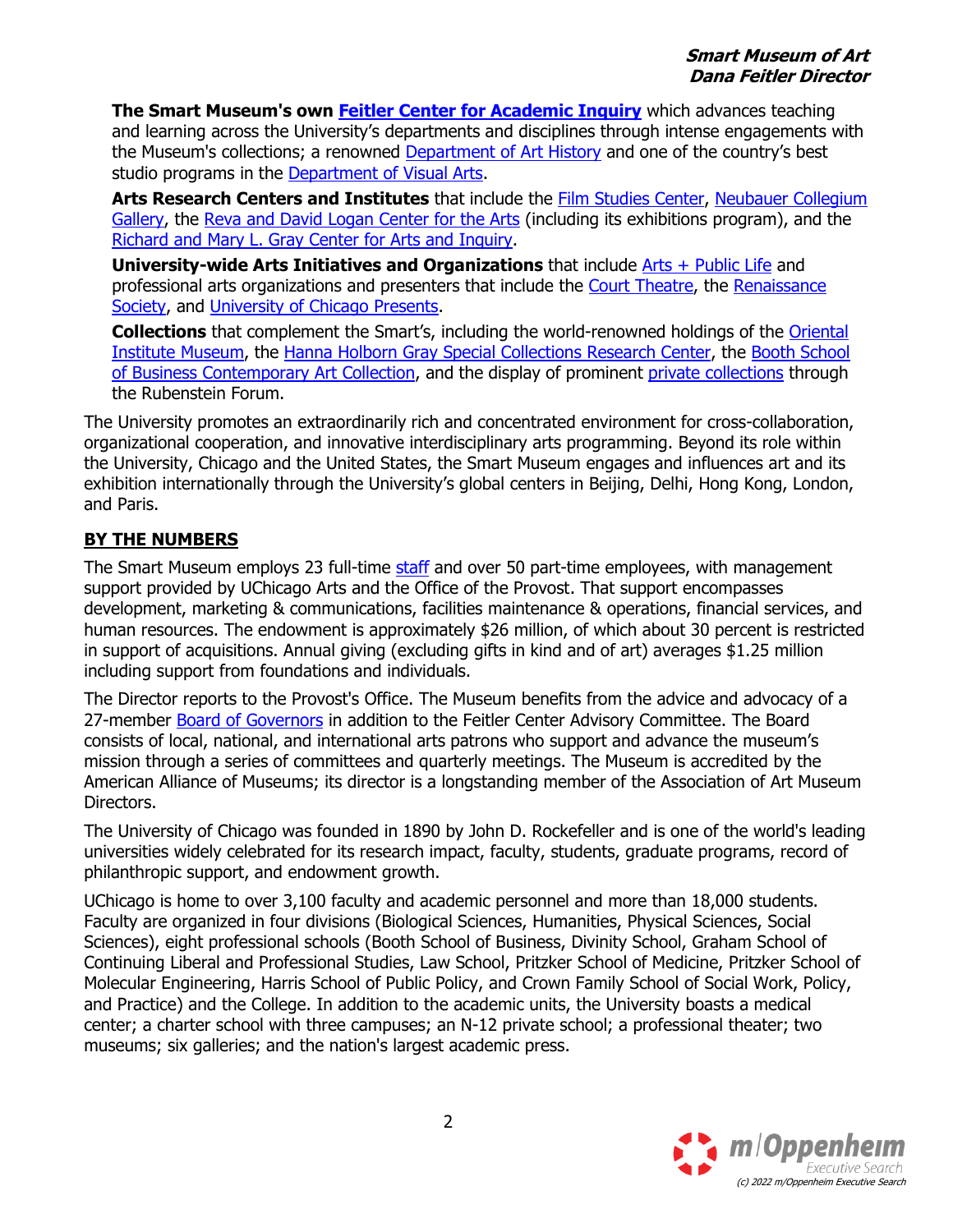## **BASIC FUNCTION**

The Director provides comprehensive artistic vision, administration, leadership, and oversight of the Museum staff. The Director works to secure the Museum's position as an innovative leader among academic art museums; champions the signal importance of the visual arts, arts education, curatorial practice, and scholarship; ensures that the Museum connects with and is accessible to the local community; and oversees Museum collections, exhibitions operations, finances, and fundraising. The Director is the Smart Museum's public advocate and ambassador, and is an active partner to the Board of Governors, the University community, and broader arts constituents locally, nationally, and internationally.

Given the Museum's importance as an educational and cultural asset, the University's leadership is poised to invest in and support the Director's bold strategic vision for the Smart Museum. The Director will redefine the role of an academic museum in the 21<sup>st</sup> century and reenforce the Smart Museum's role as a destination on campus and in the city, as a place of welcome, stimulation and contemplation for students, faculty, staff, and the citizens of Chicago's South Side and beyond for years to come.

## **RESPONSIBILITIES**

The Director will be empowered and expected to:

- Develop and communicate a comprehensive vision encompassing curation, exhibition, collections, and programming that is compelling, distinctive, imaginative, sustainable and that reflects the strengths and ambitions of the University of Chicago.
- Position the Museum within the University as an important and valuable partner for art experiences that are central to the intellectual life of the University.
- Position the Museum locally, nationally, and internationally as a thought leader in reconceiving and expanding narratives.
- Manage the museum's resources and strengthen accountability for delivering outcomes.
- Oversee and exercise discretion over the Museum's budget.
- Drive fundraising and in-kind donations of art to assure long-term strength in finances and collections.

The Smart Museum's operating costs are funded by a combination of endowment income, individual and institutional giving, as well as university support. In order to advance an aggressive agenda, the Museum must strengthen philanthropic support. The Director will be responsible for partnering with the Board of Governors and the University of Chicago Office of Alumni Relations & Development to increase major gift fundraising and attract new institutional and individual donors.

The areas in concentric circles around the UChicago campus--the South Side, the city of Chicago, and Chicagoland--buzz with artistic activity and energy, arts institutions and invested individuals. The construction of the [Obama Presidential Center](https://www.obama.org/the-center/) just east of campus, along with the growing impact of the [DuSable Museum of African American History,](https://www.dusablemuseum.org/) the Arts Block just west of campus, and many other cultural institutions on and around campus, exemplify the dynamism of the artistic landscape on the South Side. The Director will assume a key role in this constellation, exploring ways in which the Smart Museum can contribute meaningfully to this environment and engage creatively with it, seeking out new partnerships, collaborators, and audiences.

## **QUALIFICATIONS AND CHARACTERISTICS**

The successful candidate will possess many of the following professional and personal qualifications, characteristics, and experiences: